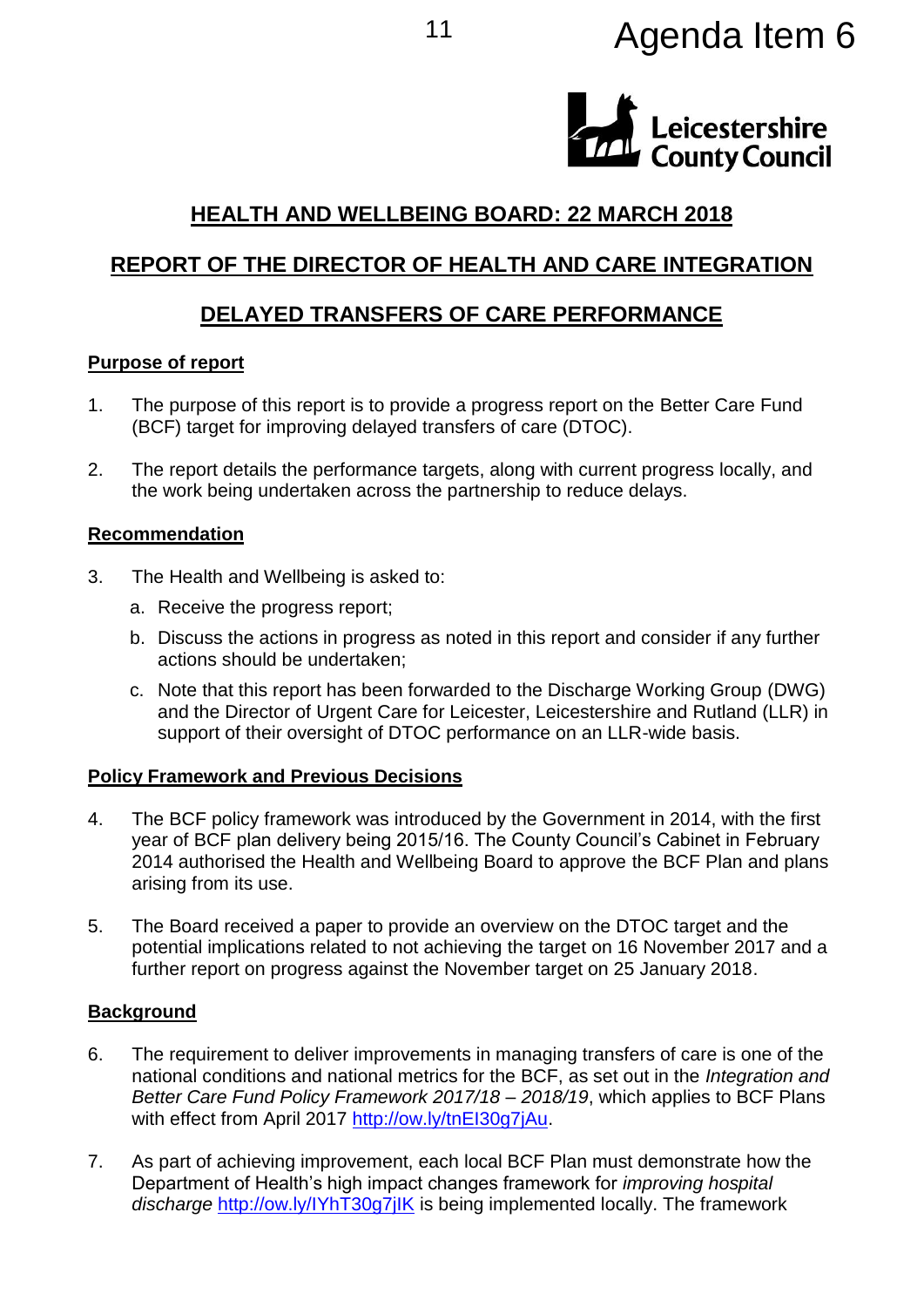provides a basis for each health and care system to assess their position, and identify any gaps, to ensure all the recommended interventions are in place locally.

- 8. There is also a requirement that a proportion of the adult social care allocation (the Improved Better Care Fund (IBCF) announced in the March 2017 budget) will be spent on reducing DTOC.
- 9. In Leicestershire, the total amount of funding being spent on managing transfers of care and improving delayed hospital discharges is £16.4million. This includes £5million of the IBCF and over £11million from the core BCF pooled budget.
- 10. The impact of these investments is measured through the monitoring of LLR's performance on DTOC, including the individual performance in each of the three Health and Wellbeing Board footprints within LLR.

#### **BCF Plan**

- 11. Confirmation that the Leicestershire BCF Plan for 2017-19 was approved was received on 20 December 2017. There was a requirement within the BCF Plan for all areas to reduce the number of DTOCs. The NHS England Mandate for 2017/18 set a target for reducing DTOC nationally by 3.5% of occupied bed days by November 2017 and then to maintain this level for the remainder of 2017/18.
- 12. Nationally this equated to the NHS and Local Government working together so that, at a national level, DTOCs are no more than 9.4 days delayed per day per 100,000 adults. For Leicestershire, that equated to DTOCs being no more than 6.8 days delayed per day per 100,000 population.
- 13. National BCF Operational Guidance for 2018/19 will be published soon. This will include a new BCF DTOC target for 2018/19.

#### **DTOC Target and Current Performance and Actions**

14. In January there were 1,461 days delayed, a rate of 265.57 per 100,000 population against a target of 210.70. This is 8.57 average days delayed per day per 100,000 population, against a target of 6.80. The table below shows the Leicestershire 6.80 target broken down into the three categories, against the actual performance.

|                                               | <b>NHS Delays</b> | <b>LA Delays</b> | <b>Joint</b> | Total |
|-----------------------------------------------|-------------------|------------------|--------------|-------|
| <b>Target for January</b><br>2018             | 3.76              | 1.32             | 1.72         | 6.80  |
| <b>Actual performance</b><br>for January 2018 | 6.91              | 0.83             | 0.83         | 8.57  |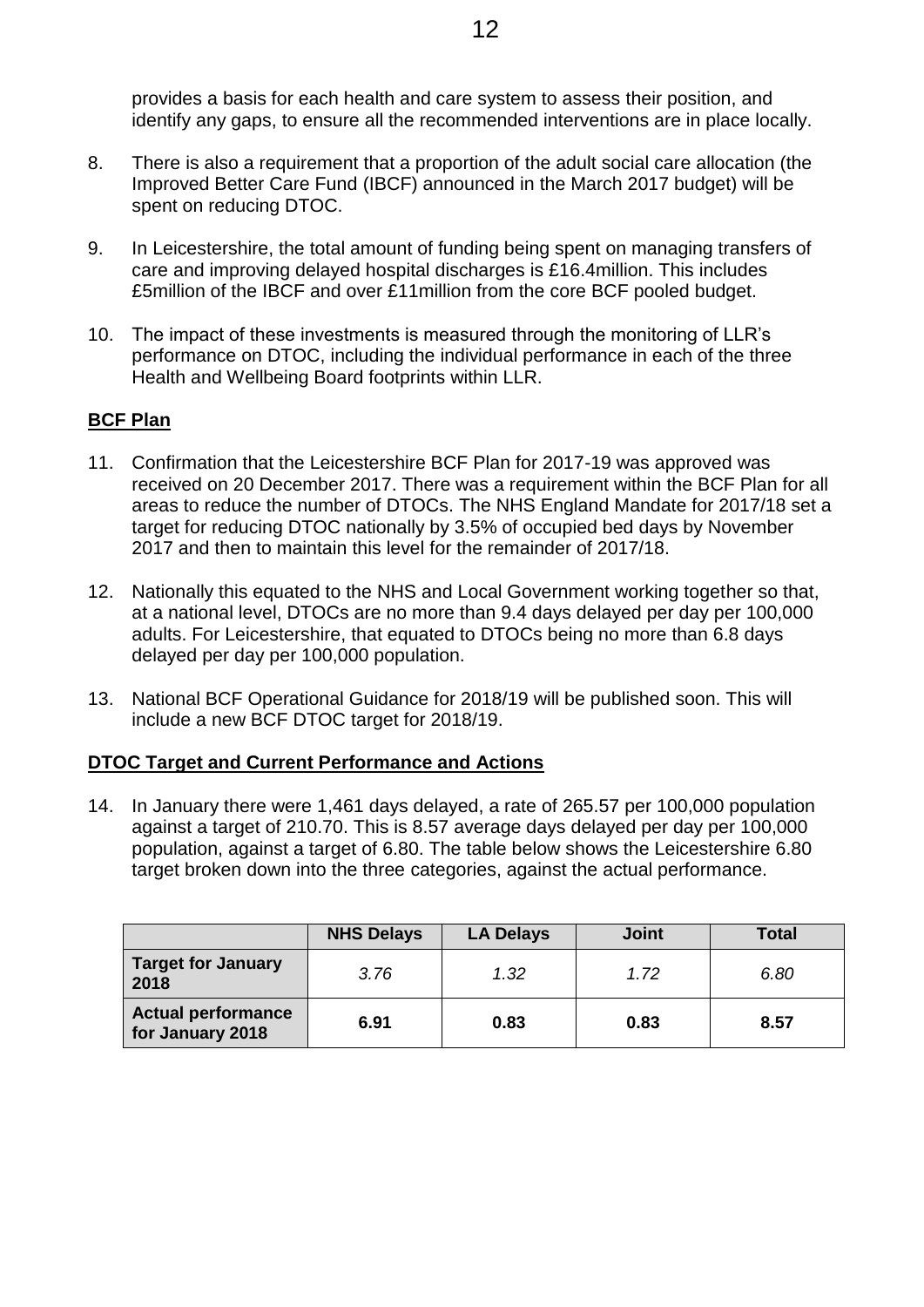15. Below is a graphical representation of performance, mapped against Leicestershire's original trajectory (shown in red) and the revised trajectory (shown in green).



- 16. Weekly DTOC census data from Leicestershire hospitals is indicating that the target for February 2018 will not be met.
- 17. Leicestershire's rate of 8.6 days delayed per day per 100,000 population was lower than the England required rate of 9.4 days delayed per day per 100,000 population.
- 18. The LLR wide DTOC action plan is being enacted by all partners and this continues to be a top priority. The paragraphs below detail a summary of current actions to improve the DTOC target.

#### **Summary of progress so far**

19. Analysis of the data for the first half of the year to October for Leicester and Leicestershire shows the following reductions in DTOC for patient numbers and numbers of bed days delayed:

| Category                                                                   | 25 weeks to | 17 weeks from 26 | % difference |
|----------------------------------------------------------------------------|-------------|------------------|--------------|
|                                                                            | 26 Oct      | Oct to 22 Feb    |              |
| UHL average number of bed days<br>delayed                                  | 311         | 210              | $-32%$       |
| LPT average number of patients<br>delayed                                  | 56          | 27               | $-52%$       |
| LPT average number of bed days<br>delayed - Learning Disabilities          | 1,003       | 807              | $-20%$       |
| LPT average number of bed days<br>delayed - Mental Health                  | 977         | 244              | $-75%$       |
| LPT average number of bed days<br>delayed - Community hospitals            | 424         | 104              | $-75%$       |
| LPT average number of bed days<br>delayed - Mental Health Older<br>Persons | 99          | 73               | $-26%$       |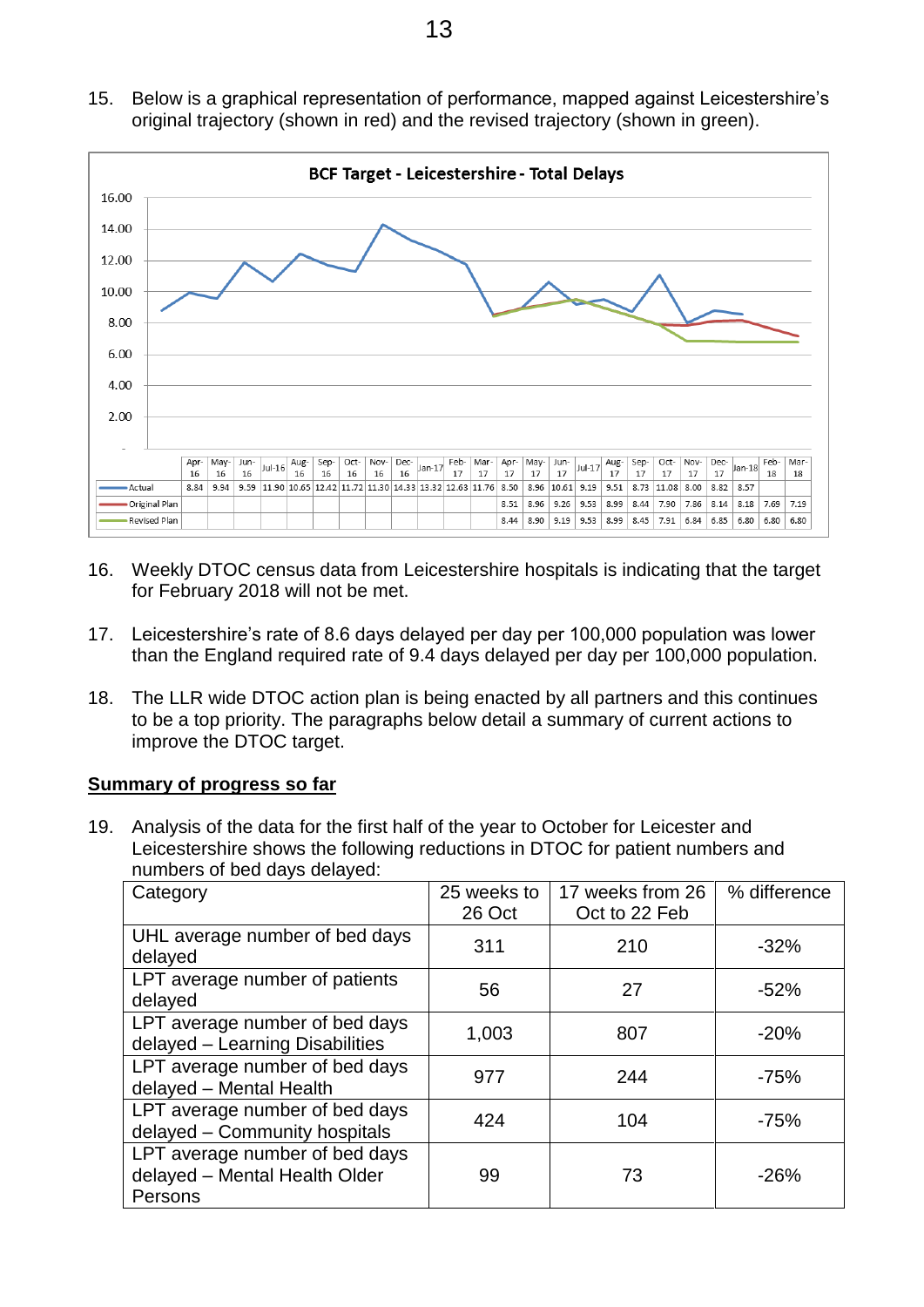- 20. The number of patients delayed within UHL has risen but the amount of days delayed has fallen over the year so far.
- 21. It is important to note that within the figures presented here the patient stays are across all settings of care (including acute hospitals, community hospitals, mental health and learning disabilities) and range from less than 10 days to 200 days plus so reductions in long stayers will have a greater effect over time.
- 22. This step change is attributed to concentrated efforts from all partners to reduce DTOC's. This includes LPT restructuring staffing to focus on complex patients with a long length of stay, focusing matrons on wards to look at Census data directly and reviewing all end to end processes to improve patient flow.
- 23. Within UHL the development of the Integrated Discharge Team (IDT) and the utilising the Red2Green process, which looks at patient delays on a daily basis, has positively impacted on delays.
- 24. Across partners two Multi- Agency discharge events were held over two weekly periods (December and January) to look at all delayed patients using escalation calls for all partner involvement. This included transport providers, adult social care and housing.

#### **Summary of future Actions**

- 25. A detailed joint action plan is in progress to improve the delayed transfers of care position. The following paragraphs provide an update on actions since the last report in January.
- 26. The redesign of discharge pathway 2 (home with new support) and pathway 3 (complex transfers – unable to go straight home) led by Home First is due to take place. This will include agreeing and implementing an LLR-wide model for Discharge to Assess and reablement.
- 27. The development of trusted assessment between staff across the hospital and with services providing Home First community services and with care home providers, both for new and existing resident transfers is to be progressed.
- 28. There are plans to bring the Housing Enablement Team into the IDT and increases in resources to support IDT presence at the front door is to take place.
- 29. The discharge hub environment usage is to be reviewed to ensure that all those who need to work together to pursue complex discharges are able to do so, not just those specifically identified as IDT members or those working on a limited number of ward.
- 30. Opportunities are to be explored for all adult social care staff facilitating discharges to have access to NHS systems to share information about patients requirements.
- 31. Combining the IDT with Red2Green and (possibly the flow coordinators) would allow a wider resource to be focused on similar issues and responses, for example, being eyes and ears for each other's requirements, challenging decisions and progress in the same way.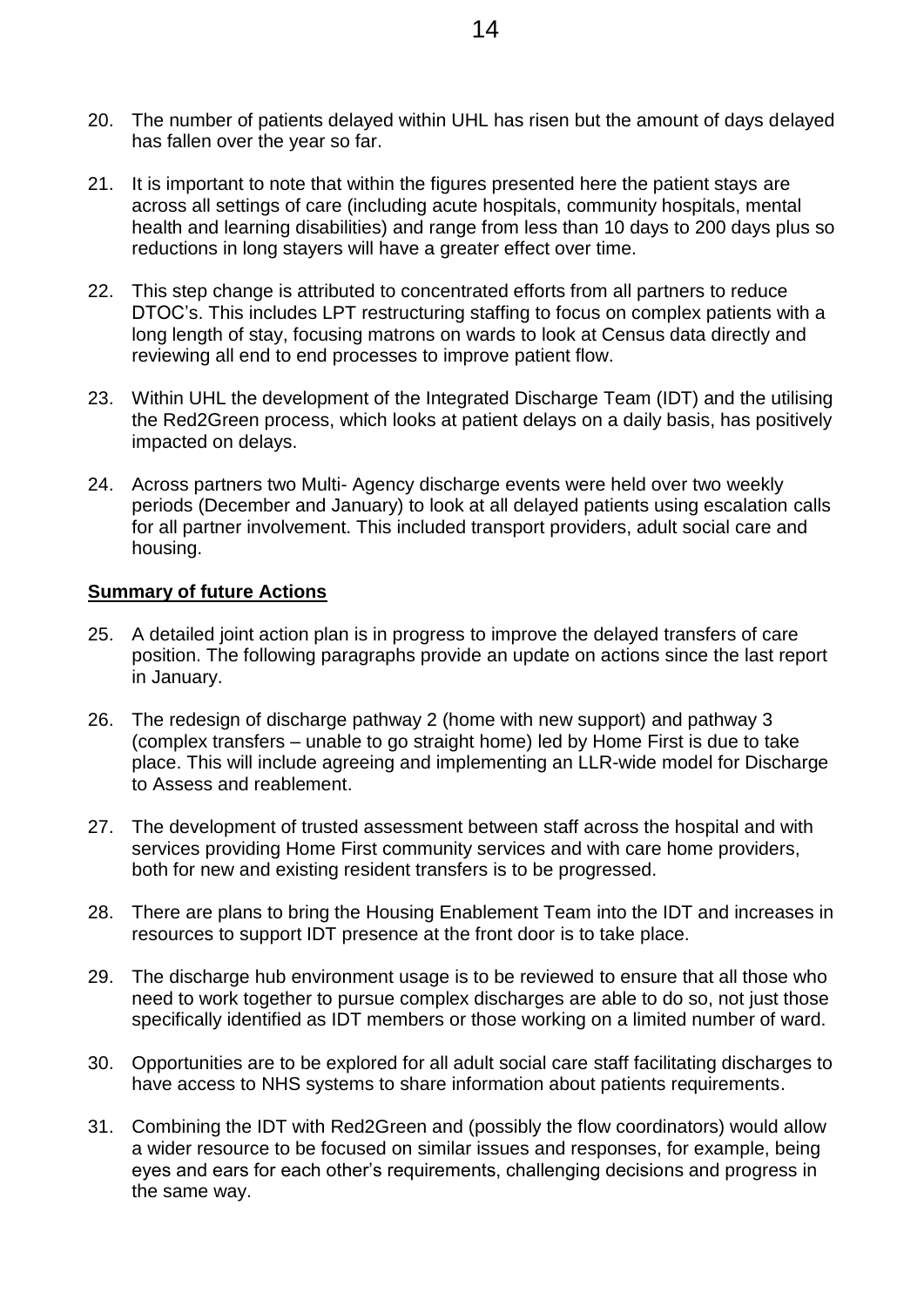- 32. A review of the effectiveness of the continuing healthcare end to end process implemented within Community and Community Hospitals
- 33. A phased implementation of the continuing healthcare end to end process for UHL with an assessor for Midlands & Lancashire CSU commencing in March to support the Complex Discharge Team

#### **Background papers**

High Impact Change Model – Managing Transfer of Care <http://ow.ly/IYhT30g7jIK>

Report to Health and Wellbeing Board: 16 November 2017 – Delayed Transfers of Care Target, Performance and Risk Analysis <http://politics.leics.gov.uk/ieListDocuments.aspx?MId=4941>

Report to Health and Wellbeing Board: 25 January 2018 – Delayed Transfers of Care **Performance** [http://politics.leics.gov.uk/documents/s135059/DTOC%20Performance%20Report\\_v1.0.pdf](http://politics.leics.gov.uk/documents/s135059/DTOC%20Performance%20Report_v1.0.pdf)

#### **Circulation under the Local Issues Alert Procedure**

None.

#### **Officer to Contact**

| Name and Job Title: | Cheryl Davenport, Director of Health and Care Integration |
|---------------------|-----------------------------------------------------------|
| Telephone:          | 0116 3054212                                              |
| Email:              | Cheryl.Davenport@leics.gov.uk                             |

#### **Relevant Impact Assessments**

#### Equality and Human Rights Implications

- 34. The BCF aims to improve outcomes and wellbeing for the people of Leicestershire, with effective protection of social care and integrated activity to reduce emergency and urgent health demand.
- 35. An equalities and human rights impact assessment has been undertaken which is provided at [http://www.leicestershire.gov.uk/sites/default/files/field/pdf/2017/1/11/better-care-fund-overview-ehria.pdf.](http://www.leicestershire.gov.uk/sites/default/files/field/pdf/2017/1/11/better-care-fund-overview-ehria.pdf) This finds that the BCF will have a neutral impact on equalities and human rights.

#### Partnership Working and associated issues

- 36. The delivery of the BCF Plan and the governance of the associated pooled budgets is managed in partnership through the collaboration of commissioners and providers in Leicestershire.
- 37. Day to day oversight of delivery is via the Integration Executive through the scheme of delegation agreed via the Integration Executive's Terms of Reference which have been approved by the Health and Wellbeing Board.